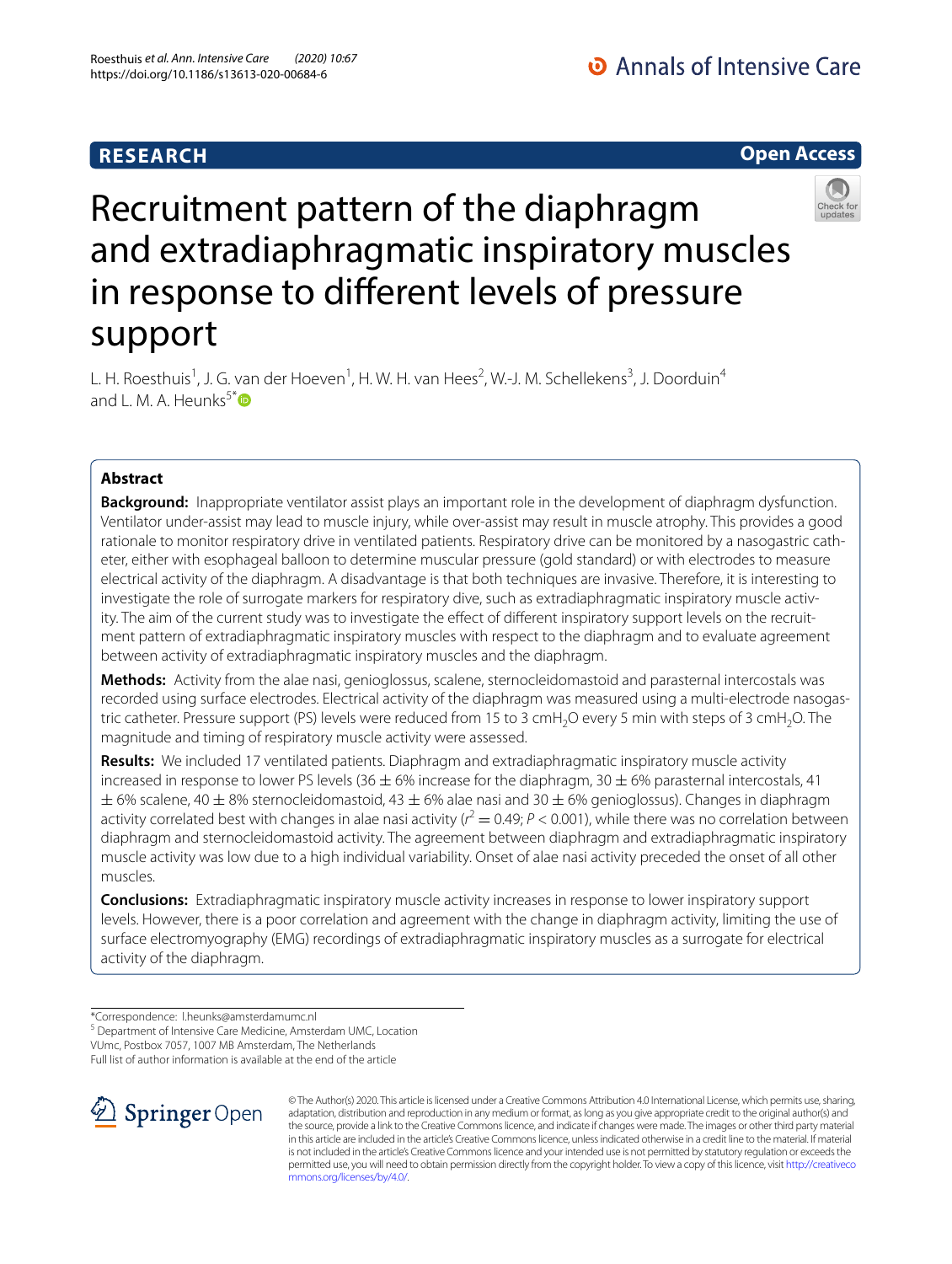**Keywords:** Ventilated critically ill patients, Respiratory drive, Electrical activity of the diaphragm, Extradiaphragmatic inspiratory muscle activity, Surface electromyography

# **Background**

Diaphragm dysfunction frequently develops in critically ill patients  $[1-3]$  $[1-3]$ . Among other factors, inappropriate ventilator assist plays a prominent role in the pathogenesis. Ventilator under-assist may lead to muscle injury, while over-assist may result in muscle atrophy [\[4](#page-8-2)[–9](#page-9-0)]. This provides a good rationale to monitor respiratory efort in ventilated Intensive Care Unit (ICU) patients [[10–](#page-9-1)[13](#page-9-2)]. Calculation of muscular pressure (Pmus) based on changes in esophageal pressure and chest wall elastic recoil pressure is considered the gold standard to monitor respiratory efort [\[14](#page-9-3), [15](#page-9-4)]. Electrical activity of the diaphragm (EAdi), acquired with a nasogastric catheter with multiple electrodes, has been used to quantify respiratory effort as well  $[10-12]$  $[10-12]$  $[10-12]$ . Although electromyography (EMG) does not directly reflect effort, a linear correlation between Pmus and EAdi has been reported [[16\]](#page-9-6). However, both techniques are invasive and the multi-electrode esophageal catheter is only available with one specifc ventilator (Servo-i/u). However, EAdi can also be obtained using surface electrodes [[17,](#page-9-7) [18](#page-9-8)], although with specifc challenges, especially in obese patients, or after abdominal surgery. Therefore, it is of interest to investigate surrogate markers for respiratory drive, such as activity of extradiaphragmatic inspiratory muscles [[19\]](#page-9-9).

The extradiaphragmatic inspiratory muscles support the diaphragm to maintain adequate ventilation, but each muscle has specifc other tasks. For instance, the alae nasi and genioglossus maintain upper airway patency [[20–](#page-9-10) [22\]](#page-9-11), the parasternal intercostals stabilize the chest wall and facilitate rotation of the trunk [[23,](#page-9-12) [24](#page-9-13)], while the scalene and sternocleidomastoid are involved in rotation of the head and fexion of the neck [\[25\]](#page-9-14). In previous studies, surface EMG has been used in ventilated ICU patients to evaluate activity of the extradiaphragmatic inspiratory muscles, including alae nasi, parasternal intercostals [\[26](#page-9-15)], scalene [\[26](#page-9-15), [27\]](#page-9-16), sternocleidomastoid and genioglossus [[26–](#page-9-15)[28](#page-9-17)]. Overall, these papers concluded that monitoring of respiratory drive in ventilated ICU patients by surface EMG is feasible and useful. However, the efect of diferent levels of ventilator support on the relation between diaphragmatic and extradiaphragmatic inspiratory muscle activity was not studied in detail, as well as a comparison on individual patient level between activity of the diaphragm and extradiaphragmatic inspiratory muscles.

Therefore, the aim of the current study is to investigate in invasively ventilated ICU patients the recruitment pattern of extradiaphragmatic inspiratory muscles with respect to the diaphragm in response to diferent inspiratory support levels and to evaluate agreement between activity of the extradiaphragmatic inspiratory muscles and the diaphragm.

# **Methods**

# **Study population**

This study was conducted in a mixed ICU of the Radboud University Medical Center. Adult patients mechanically ventilated for at least 3 days, with a NAVA catheter (Maquet Critical Care, Sölna, Sweden) in situ and inspiratory support  $\leq 10$  cmH<sub>2</sub>O, positive end-expiratory pressure (PEEP) level  $\leq 10 \text{ cmH}_2\text{O}$  and FiO<sub>2</sub> < 0.60, were recruited. Exclusion criteria were hemodynamic instability [i.e. systolic blood pressure < 100 mmHg; heart rate < 50 or > 120 beats/min and use of high-dose vasopressors (i.e. norepinephrine  $> 0.2 \mu g/kg/min$ ). Based on previous physiological studies from our group [\[29](#page-9-18)[–32\]](#page-9-19), a convenience sample of 17 patients was considered appropriate. The institutional review board waived informed consent as risks associated with this study were negligible. Patients or patient surrogate decision-makers were informed about the study purpose and design.

# **Study protocol**

This was a prospective clinical study. All patients were ventilated with a Servo-i ventilator (Maquet Critical Care, Sölna, Sweden). Activity from the alae nasi, genioglossus, scalene, sternocleidomastoid and parasternal intercostals was continuously measured as described below. Pressure support (PS) level was reduced every 5 min with steps of 3 cmH<sub>2</sub>O, from 15 cmH<sub>2</sub>O to 3 cmH<sub>2</sub>O. The duration of 5 min for each study step was considered appropriate as it has been shown previously that respiratory drive adapts within 5 min of altered loading [[30,](#page-9-20) [33](#page-9-21), [34](#page-9-22)]. PEEP, inspiratory rise time, cycle-off criteria and trigger sensitivity were maintained as dictated by clinical protocol.

#### **Data acquisition**

Flow was acquired by placing a single use flow sensor (Hamilton Medical AG, Bonaduz, Switzerland) between the endotracheal tube and Y-piece of the ventilator circuit, connected to a pressure transducer (range  $\pm$  50 kPa, Freescale Semiconductor, Tempe, AZ, USA). The pressure transducer was connected to the auxiliary channel (1.4  $\mu$ V/bit, amplification factor: 1) of the Porti 24 data acquisition system (22 bits, TMSi; The Netherlands).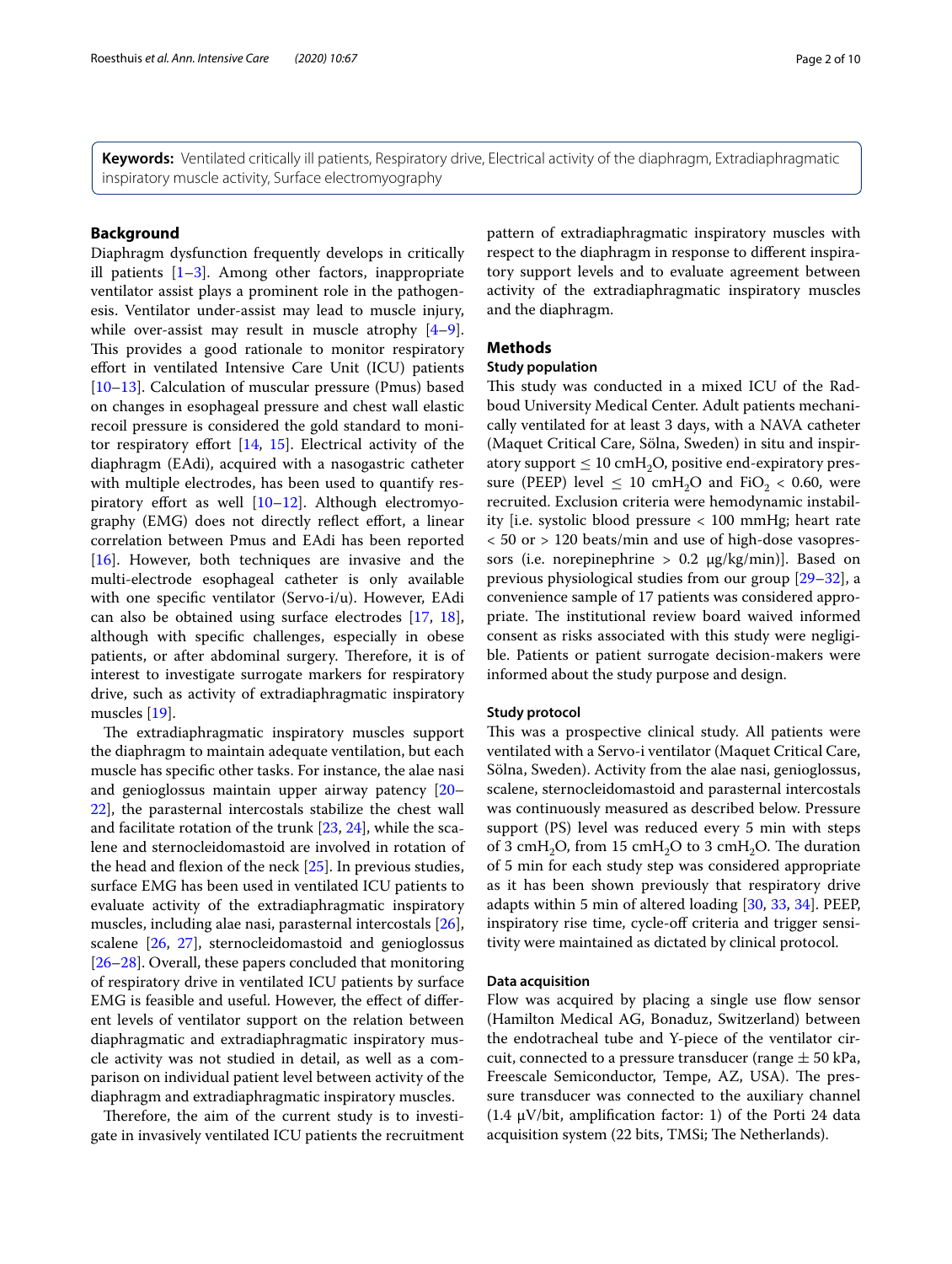EAdi was obtained using a multi-electrode nasogastric catheter. Correct positioning of the catheter was obtained using standard software supplied with the ventilator by the manufacturer. Electrical activity from the extradiaphragmatic muscles was recorded using wet gel silver–silverchloride surface electrodes,  $30 \times 22$  mm in diameter (Ambu® Blue sensor N, Ballerup, Denmark). Recording locations were cleaned to improve signal to noise ratio. For the alae nasi, electrodes were placed on each side of the nose. For the genioglossus electrodes were placed just below the chin and above the hyoid bone. Electrode placement of the sternocleidomastoid and scalene was guided by ultrasonography and electrodes were placed in the lower thirds of the muscles [\[35](#page-9-23)]. For the parasternal intercostals, the active electrode was placed in the second intercostal space 3 cm lateral from the sternum and the reference on an adjacent rib. A ground electrode was placed on the patient's wrist. Visual feedback for all (EMG) signals was available.

EAdi was acquired with a Porti 16 data acquisition system (22 bits, TMSi; The Netherlands) with unipolar electrophysiological channels (71.5 nV/bit, amplifcation factor: 20). EMG from extradiaphragmatic muscles was acquired with a Porti 24 data acquisition system  $(22 \text{ bits}, \text{TMSi}; \text{The Netherlands})$  with bipolar electrophysiological channels (71.5 nV/bit, amplifcation factor: 20). Flow and EMG signals were digitized with a sample frequency of 2048 Hz and stored synchronously on a hard disk using Portilab (TMSi; The Netherlands). Offline analysis was performed with Matlab (R2014b, The Mathworks, Natick, Massachusetts, USA).

## **Ofine signal processing**

EAdi was processed as described previously [\[30\]](#page-9-20). Surface EMG signals were band-pass fltered using a 25–500 Hz second-order Butterworth flter. If present, ECG artifacts were removed from the EMG using a wavelet-based adaptive flter [\[36\]](#page-9-24). From each recording (i.e. from every muscle and PS level) at least 10 breaths free of artifacts were selected at the end of each period. For each period the root mean square of the EMG was determined with a time averaging period of 2 ms. Further smoothing was obtained by applying a moving average flter with a window size of 200 ms to obtain a mean EMG envelope. An example of processing of the EMG signal is given in Additional fle [1:](#page-8-3) Figure S1. Inspiratory efforts were detected from the flow signal and segmented in epochs time-locked to the inspiratory efforts. These epochs started 1 s before the inspiratory efort and terminated 1.5 s after the onset of the inspiratory efort [\[37](#page-9-25)].

#### **Parameter calculation**

Respiratory rate, tidal volume, minute ventilation and inspiratory time were calculated from the flow signal. A threshold was determined visually from the mean EMG envelops to detect onset, peak and end of muscle activity (Additional file  $1$ : Figure S1). The maximal amplitude of muscle activity during inspiration was defned as  $EMG_{peak}$ . In addition, area under the curve of muscle EMG activity was calculated from onset of muscle activity till muscle activity was reduced to 70% of  $EMG<sub>peak</sub>$ , multiplied with respiratory rate (EMG $_{AUC/min}$ ). Both parameters were normalized to muscle activity at pressure support level 3 cmH<sub>2</sub>O (% PS3). Timing of onset, peak and end of muscle activity were calculated relatively to the onset time of EAdi (Additional fle [1](#page-8-3): Figure S1).

#### **Statistical analysis**

To compare the magnitude and timing of respiratory muscle activity between PS levels, one-way analysis of variance for repeated measures was performed (Friedman test). Post-hoc analysis was performed with Dunn's Multiple Comparison test, to correct for multiple comparisons. Repeated observation analysis was performed to investigate whether changes in diaphragm activity would also result in the same changes in extradiaphrag-matic inspiratory muscle activity [\[38\]](#page-9-26). EAdi and surface EMG for each of the extradiaphragmatic inspiratory muscles were compared using Bland–Altman analysis. For all tests, a two-tailed  $P < 0.05$  was considered significant. Data are presented as mean  $\pm$  standard error of the mean (SEM) for parametric data or median (interquartile range) for non-parametric data. Statistical analyses were performed with Prism 5 (Graphpad software, San Diego, CA, USA).

# **Results**

Seventeen patients with a NAVA catheter for clinical reasons were consecutively enrolled. Mean body mass index was  $25.9 \pm 1.7$  kg/m<sup>2</sup>. Other patient characteristics are shown in Table [1.](#page-3-0) No adverse events were reported during the study.

# **Response of the extradiaphragmatic inspiratory muscles to diferent levels of inspiratory support**

Reducing inspiratory PS level increased respiratory frequency, and decreased tidal volume and minute ventilation (Table [2\)](#page-4-0). PS level did not afect inspiratory time (Table [2](#page-4-0)). As expected, EAdi<sub>peak</sub> increased while lowering PS level (Fig. [1\)](#page-4-1). In general, the extradiaphragmatic inspiratory muscles  $EMG_{peak}$  followed a similar pattern (Fig.  $1$ ), although the responses varied strongly among muscles and patients (Additional fle [1:](#page-8-3) Figure S2).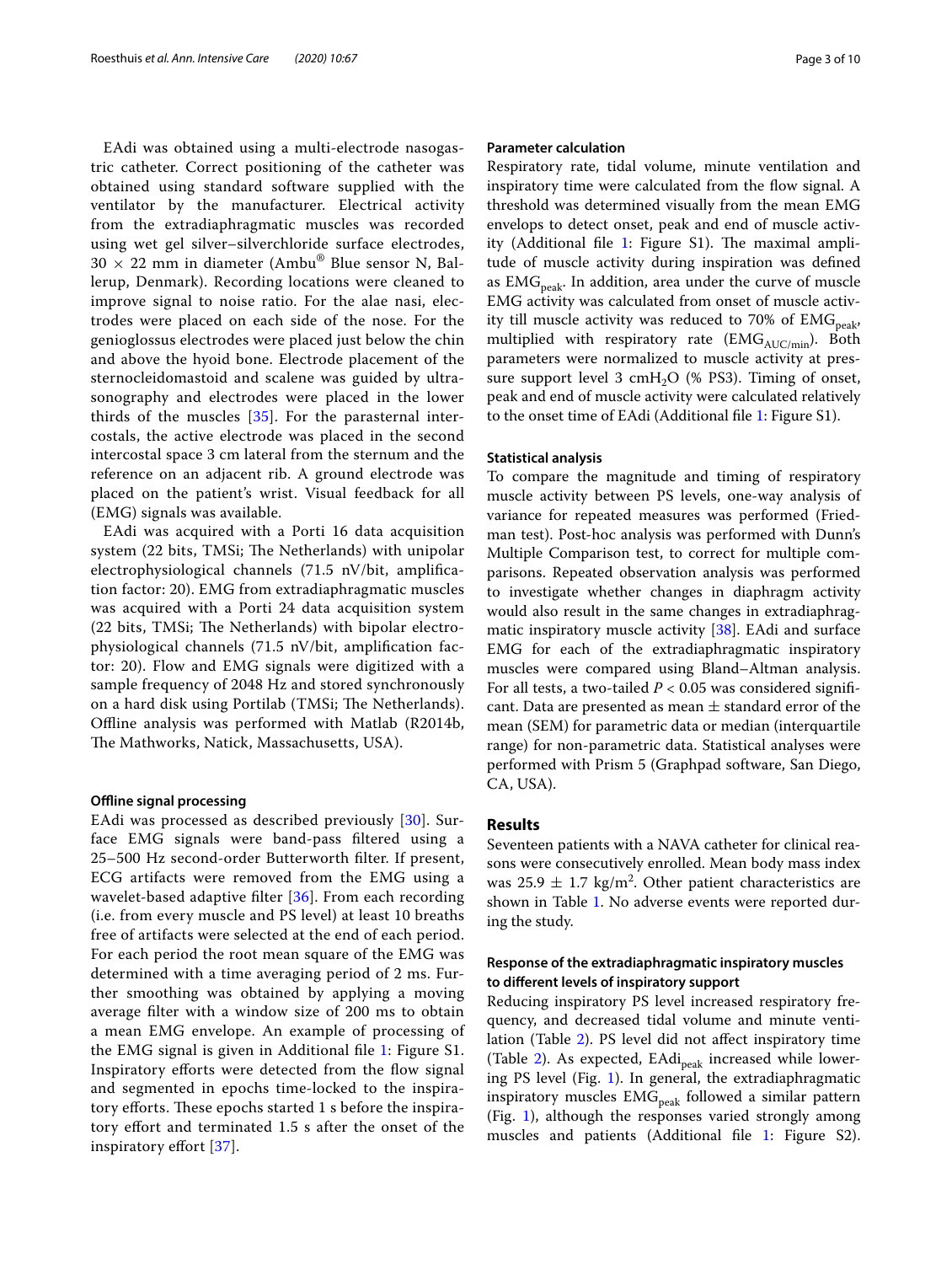<span id="page-3-0"></span>

| l      |
|--------|
| ı      |
| í      |
|        |
|        |
|        |
|        |
|        |
|        |
| ī<br>י |
| ī      |
|        |
| ī      |
|        |
|        |
|        |
| í      |

|                          | Table 1 Patient characteristics |               |                                       |                                                                                                                                                                                                                                                                                                                                                                    |                                 |                                                        |            |                                       |               |                          |
|--------------------------|---------------------------------|---------------|---------------------------------------|--------------------------------------------------------------------------------------------------------------------------------------------------------------------------------------------------------------------------------------------------------------------------------------------------------------------------------------------------------------------|---------------------------------|--------------------------------------------------------|------------|---------------------------------------|---------------|--------------------------|
| Subject                  | Age (years)                     | Gender        | Ξ<br>Reason of admissio               | Use of sedation                                                                                                                                                                                                                                                                                                                                                    | Baseline ventilator<br>settings |                                                        | Days of MV | <b>RASS</b>                           | 푐             | PaCO <sub>2</sub> (mmHg) |
|                          |                                 |               |                                       |                                                                                                                                                                                                                                                                                                                                                                    | (mH <sub>2</sub> O)<br>PS level | PEEP level<br>$\overline{\text{cm}}$ H <sub>2</sub> O) |            |                                       |               |                          |
|                          | 59                              | Σ             | Postoperative after AAA               | Haloperidol, sufentanil, midazolam                                                                                                                                                                                                                                                                                                                                 | $\circ$                         | O                                                      | $\infty$   | $\begin{array}{c} \end{array}$        | Ź.            | Lŋ<br>37                 |
|                          | 34                              | Щ.            | COPD Gold                             | Haloperidol                                                                                                                                                                                                                                                                                                                                                        | $\circ$                         | $\infty$                                               | 27         | $\circ$                               | 7.43          |                          |
|                          | $\overline{C}$                  | Σ             | Bilateral pneumonia                   | Haloperidol                                                                                                                                                                                                                                                                                                                                                        | $\circ$                         | ৩                                                      | 22         | $\begin{array}{c} \end{array}$        | 7.42          | 58.5                     |
|                          | 88                              | ⋝             | ed aeCOPD<br>Hypoxemia, suspect       | Haloperidol                                                                                                                                                                                                                                                                                                                                                        | $\subseteq$                     |                                                        | 28         | $\circ$                               | 749           | 40.5                     |
|                          | 67                              | Σ             | CABG                                  | Haloperidol, dexmedetomidine, sufentanil                                                                                                                                                                                                                                                                                                                           | $\supseteq$                     | $\circ$                                                | ಸ          | $\circ$                               | 7.50          | 41.3                     |
| ١C                       |                                 | ⋝             | COPD Gold III                         | Oxazepam                                                                                                                                                                                                                                                                                                                                                           | O                               |                                                        | 45         | $\circ$                               | 7.45          | 5 kg                     |
|                          | 89                              | ⋝             | CABG, PJP                             |                                                                                                                                                                                                                                                                                                                                                                    | $^\infty$                       | ৩                                                      |            | $\begin{array}{c} \hline \end{array}$ | 7.42          | 58.5                     |
| $\infty$                 | 89                              | Σ             | Pneumonia, COPD Gold III              | Haloperidol, sufentanil                                                                                                                                                                                                                                                                                                                                            | $\circ$                         | ഗ                                                      |            | $\overline{\phantom{a}}$              | 7.48          | 32.3                     |
| Ō                        | 59                              | Σ             | CABG                                  | Haloperidol, sufentanil                                                                                                                                                                                                                                                                                                                                            | $\subseteq$                     | ৩                                                      | $\circ$    | $\circ$                               | 7.52          | 36.0                     |
| $\supseteq$              | $\frac{8}{5}$                   | ⋝             | Bentall procedure                     | Midazolam, sufentanil                                                                                                                                                                                                                                                                                                                                              | $\subseteq$                     | $\infty$                                               |            | $\frac{4}{1}$                         | 7.36          | 38.3                     |
|                          | 62                              | Σ             | Septic profile, ARDS                  | Haloperidol, oxazepam, sufentanil                                                                                                                                                                                                                                                                                                                                  | $\circ$                         | $\circ$                                                | S          | $\frac{4}{2}$                         | 7.44          | 35.3                     |
| $\approx$                | S9                              | Щ             | COPD Gold II                          | Remifentanil                                                                                                                                                                                                                                                                                                                                                       | $\subseteq$                     | ഥ                                                      |            | $\frac{1}{2}$                         | 7.43          | 42.8                     |
| $\frac{3}{2}$            | 65                              | ш.            | aeCOPD Gold III                       | Midazolam, sufentanil                                                                                                                                                                                                                                                                                                                                              | $\supseteq$                     | ഗ                                                      | $\infty$   | $\overline{1}$                        | 7.48          | 51.0                     |
| $\overline{4}$           | 75                              | Щ             | weaning problems<br>Hypercapnic coma, |                                                                                                                                                                                                                                                                                                                                                                    |                                 | 0                                                      | 20         | $\circ$                               | 7.42          | 50.3                     |
| $\overline{1}$           | 52                              | ⋝             | Gold II<br>Mediastinitis, COPD        | Haloperidol                                                                                                                                                                                                                                                                                                                                                        |                                 | $\infty$                                               | 35         | $\begin{array}{c} \hline \end{array}$ | $\frac{1}{2}$ | $\frac{1}{2}$            |
| $\frac{\circ}{\circ}$    | $\odot$                         | Σ             | aeCOPD Gold III                       | Haloperidol, midazolam, sufentanil                                                                                                                                                                                                                                                                                                                                 | $\circ$                         | 5                                                      | Σ          | $\sim$<br>$\overline{\phantom{a}}$    | 7.45          | 42.0                     |
| $\overline{\phantom{0}}$ | A)                              | $\frac{1}{2}$ | Weaning problems                      | I                                                                                                                                                                                                                                                                                                                                                                  | $^{\circ}$                      | 5                                                      | $\approx$  | $\circ$                               | 7.41          | 67.5                     |
|                          |                                 |               |                                       | MV mechanical ventilation, RASS Richmond Agitation-Sedation Scale, PS pressure support, PEEP positive end-expiratory pressure, M male, F female, AAA abdominal aortic aneurysm, COPD chronic obstructive pulmonary<br>disease, CABG coronary artery bypass graft, PJP pneumocystic jirovecii pneumonia, ARDS acute respiratory distress syndrome, MA not available |                                 |                                                        |            |                                       |               |                          |

Roesthuis *et al. Ann. Intensive Care (2020) 10:67* Page 4 of 10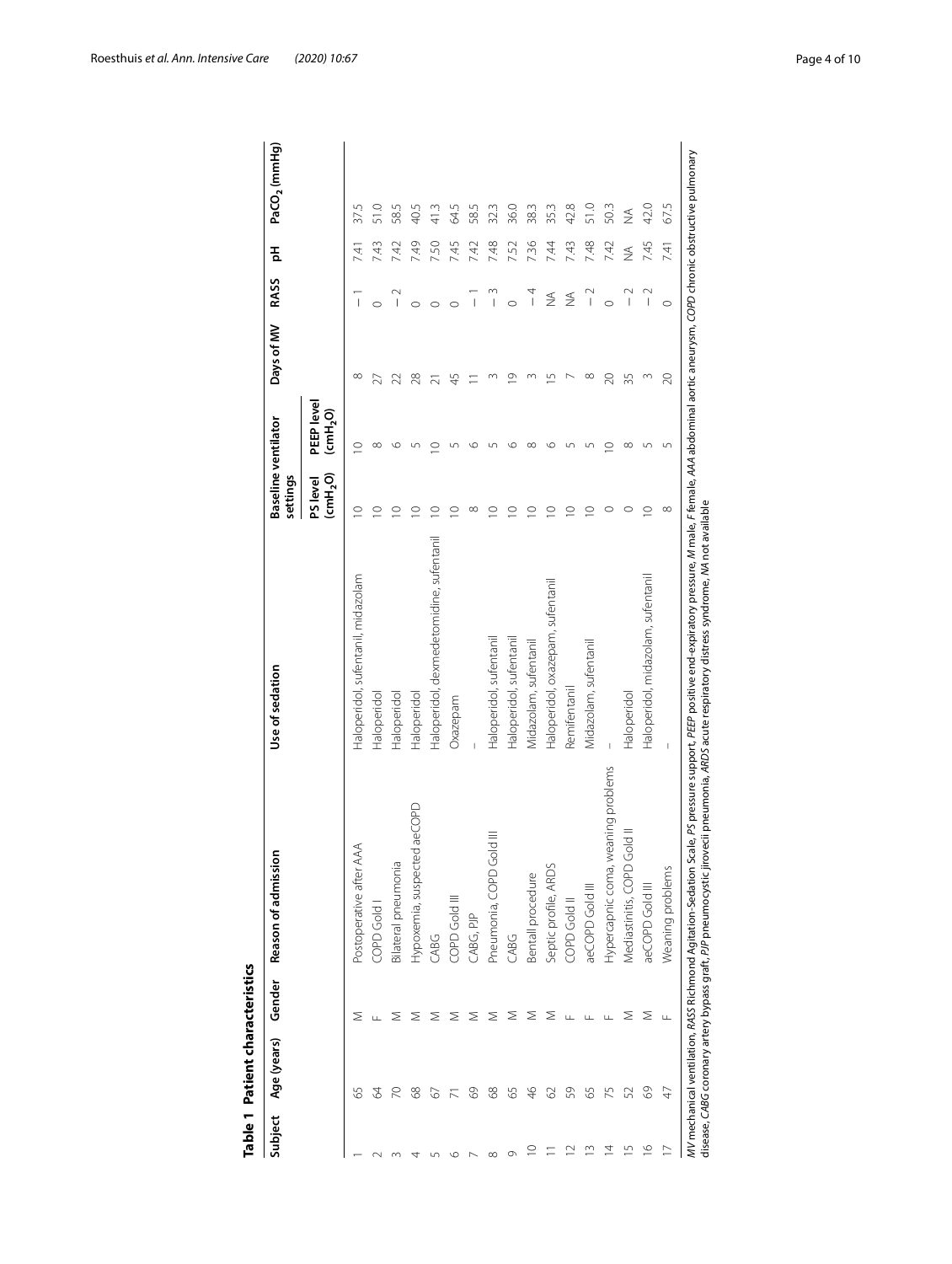# <span id="page-4-0"></span>**Table 2 Ventilatory parameters at diferent support levels**

|                                | <b>PS 15</b>    | <b>PS 12</b>   | PS <sub>9</sub> | PS 6            | PS <sub>3</sub>              |
|--------------------------------|-----------------|----------------|-----------------|-----------------|------------------------------|
| Tidal volume/kg (mL/kg)        | $7.2 \pm 0.6$   | $6.6 \pm 0.6$  | $6.2 \pm 0.5^*$ | $6.1 \pm 0.5^*$ | $5.8 \pm 0.4$ <sup>*\$</sup> |
| Respiratory rate (breaths/min) | $24 + 2$        | $25 + 2$       | $27 + 2$        | $27 + 2*$       | $27 + 2*$                    |
| Minute ventilation (L)         | $10.9 + 0.8$    | $10.6 \pm 0.8$ | $10.5 \pm 0.9$  | $10.6 \pm 1.0$  | $10.3 + 0.9*$                |
| Inspiratory time (s)           | $0.86 \pm 0.07$ | $0.83 + 0.06$  | $0.83 \pm 0.07$ | $0.86 \pm 0.07$ | $0.84 + 0.06$                |

Values are represented as mean  $\pm$  SEM

*PS* pressure support level

 $*$ Significant difference with PS 15,  $\frac{1}{2}$ significant difference with PS 12 (P  $<$  0.05)



<span id="page-4-1"></span>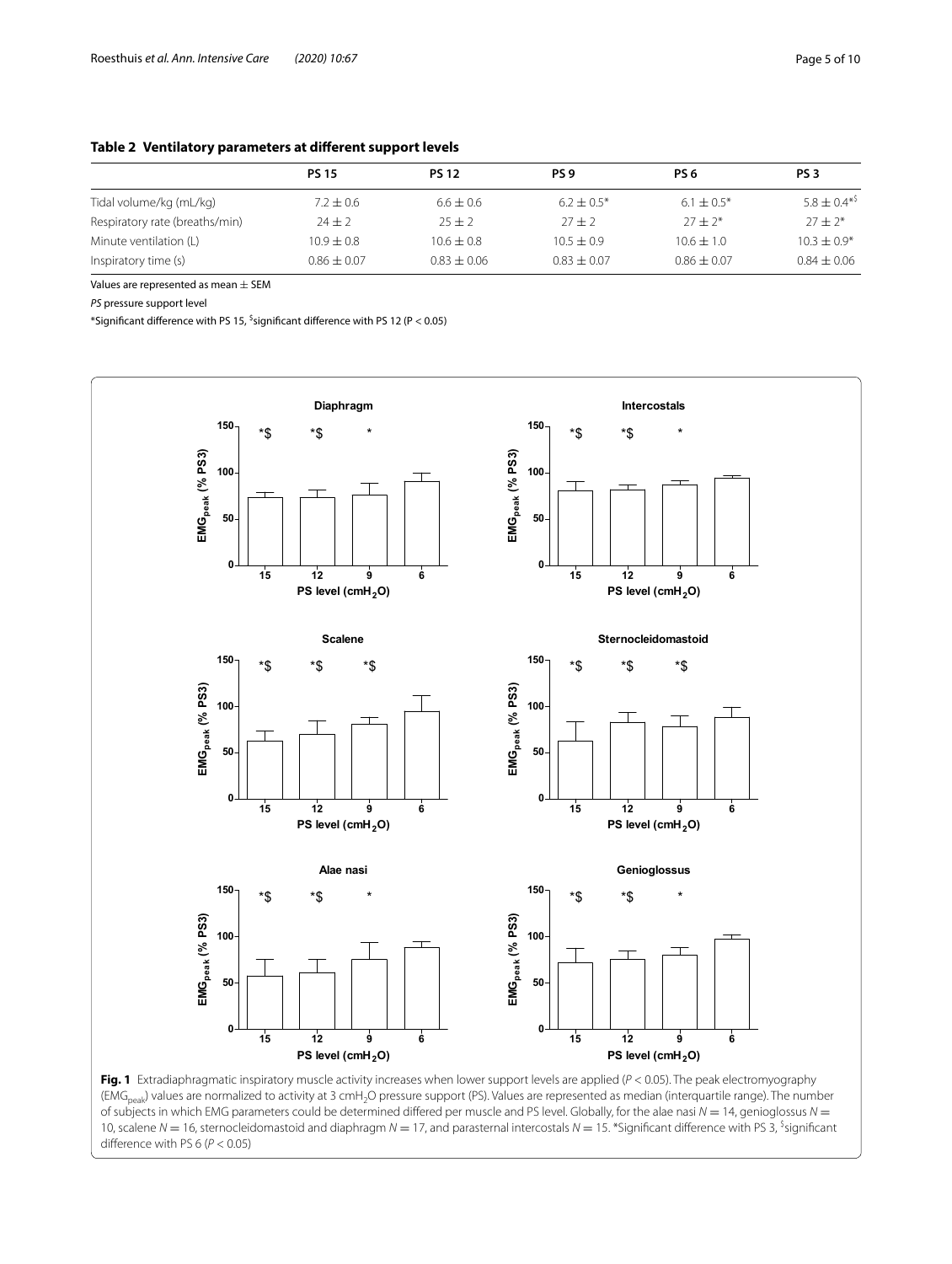$EMG<sub>AUC/min</sub>$  provided similar results (Additional file [1](#page-8-3): Figure S3). In several patients, extradiaphragmatic inspiratory muscle activity could not be detected: alae nasi (*N*  $(3)$ , genioglossus ( $N = 7$ ), scalene ( $N = 1$ ) and parasternal intercostal muscles  $(N = 2)$ .

# **Relationship between EAdi and extradiaphragmatic inspiratory EMG**

Calculation of correlation coefficients with repeated observations showed the highest positive correlation between EAdi<sub>peak</sub> and alae nasi  $\text{EMG}_{\text{peak}}$  ( $r^2 = 0.49; P <$ 0.001), with  $EMG<sub>peak</sub>$  expressed as percentage relative to PS 3 cmH<sub>2</sub>O. This was followed by the parasternal intercostals EMG<sub>peak</sub> ( $r^2 = 0.44$ ;  $P < 0.001$ ) and genioglossus  $EMG_{peak}$  ( $r^2 = 0.42$ ;  $P < 0.001$ ). A poor correlation was found between EAdi<sub>peak</sub> and scalene EMG<sub>peak</sub> ( $r^2 = 0.30;$ *P* < 0.001), whereas no correlation was found between  $EAdi_{peak}$  and sternocleidomastoid  $EMG_{peak}$ . On individual patient level, large diferences were observed between the changes in diaphragm and extradiaphragmatic inspiratory muscle activity (Fig. [2\)](#page-6-0).

Bland–Altman analyses (Additional fle [1:](#page-8-3) Figure S4) showed that the bias between EAdi and surface EMG for each of the extradiaphragmatic inspiratory muscles is small; however, the 95% limits of agreement are large due to individual diferences. Regardless of the level of support the limits of agreement remain large.

# **Timing of extradiaphragmatic inspiratory muscle activity in relation to the diaphragm**

Figure [3](#page-7-0) shows the recruitment hierarchy of the diaphragm and extradiaphragmatic inspiratory muscles. Timing is relative to the onset of EAdi. Data were averaged per muscle for the diferent levels of support, because timing was not afected by the level of support.

Onset of alae nasi activity preceded the onset of all other muscles. Both peak and termination of electrical activity occurred earlier for both the alae nasi and genioglossus compared to the other muscles. In addition, parasternal intercostal activity terminated earlier than sternocleidomastoid, EAdi and scalene activity.

# **Discussion**

The main finding of the current study is that surface EMG of extradiaphragmatic inspiratory muscles does not reliably refect activity of the diaphragm under different levels of inspiratory support. There is a moderate to low correlation and low agreement between changes in diaphragm and extradiaphragmatic inspiratory muscle activity in response to unloading of the respiratory muscles. Furthermore, there are notable diferences in timing of activation between the diaphragm and extradiaphragmatic inspiratory muscles.

# **Response of the extradiaphragmatic inspiratory muscles to diferent levels of inspiratory support**

As expected, activity of the extradiaphragmatic inspiratory muscles increased in response to reducing level of assist on a group level. Our results are largely in accordance with previous studies in intubated patients. Schmidt et al. reported that parasternal intercostal, scalene and alae nasi activity increases when a low inspiratory PS level is applied as compared to a high PS level [\[26](#page-9-15)]. Cecchini et al. [[28](#page-9-17)] showed that both NAVA and PS ventilation reduced alae nasi and scalene activity in proportion to the level of assistance. In addition, we found that this also holds for the genioglossus, despite that the endotracheal tube bypasses the upper airways. Remarkably, in most patients extradiaphragmatic inspiratory muscles remain active up to a PS level of 15  $cmH<sub>2</sub>O$ . Brochard et al. [\[39\]](#page-9-27) also demonstrated that the sternocleodomastoid muscle remains active at high inspiratory PS levels. These findings indicate high respiratory drive even at high levels of pressure support. High respiratory drive despite high levels of inspiratory assist may be explained by persistent abnormal arterial blood gas, feedback from aferents from the lung and chest wall or systemic infammation (for review see  $[40]$  $[40]$ ).

# **Relationship between diaphragm and extradiaphragmatic inspiratory muscle activity**

In the current study, we showed with repeated measures observation analysis that there are only moderate correlations between the changes in diaphragm and extradiaphragmatic inspiratory muscle activity (Fig. [2](#page-6-0)). Moreover, we demonstrate that there are large limits of agreement for all PS levels when comparing the changes in diaphragm and extradiaphragmatic inspiratory muscle activity (Additional fle [1](#page-8-3): Figure S4). For example, for the scalene and diaphragm, the 95% limits of agreement are between  $-50$  and  $+50\%$  PS 3 (normalized to muscle activity at PS level 3 cmH<sub>2</sub>O) for changes in surface EMG and EAdi<sub>peak</sub> (Additional file [1](#page-8-3): Figure S4). In clinical practice, such a measurement error is unacceptable, because this means, for example at an average  $EAdi_{peak}$ of 50% PS 3 (normalized to muscle activity at PS level 3  $cmH<sub>2</sub>O$ ) at PS 15, that there could be either no scalene activity or scalene  $EMG_{peak}$  could be doubled.

The relationship between diaphragm and extradiaphragmatic inspiratory muscle activity has been addressed previously. These studies reported that the recruitment pattern of extradiaphragmatic inspiratory muscles is comparable to the diaphragm in response to lower inspiratory support levels during noninvasive ventilation in healthy subjects [\[18](#page-9-8), [37](#page-9-25), [41\]](#page-9-29), patients with chronic obstructive pulmonary disease (COPD) [[18](#page-9-8)] and ventilated ICU patients [\[26,](#page-9-15) [28](#page-9-17)]. In contrast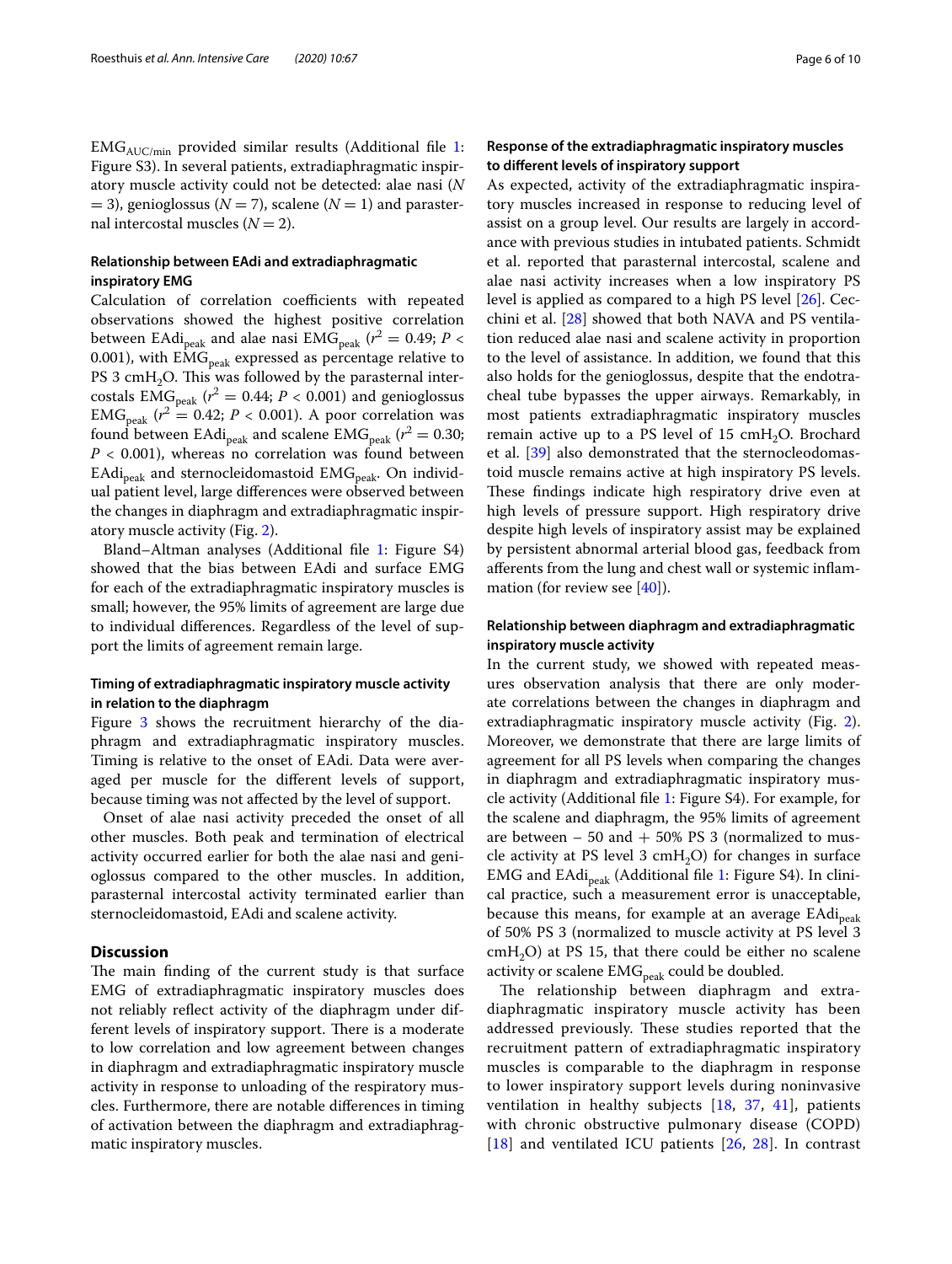

<span id="page-6-0"></span>peak electrical activity of the diaphragm (EAdi<sub>peak</sub>) and peak electromyography (EMG<sub>peak</sub>) normalized to muscle activity at PS level 3 cmH<sub>2</sub>O (% PS3). Each individual patient is depicted in a specifc color and marker. The regression lines describing the relation on individual patient level are depicted, from which the high variability among patients is clear. 3 points are not shown (PS 6 patient 11 for scalene (scalene EMG<sub>peak</sub> 298% PS 3 at EAdi<sub>peak</sub> 87% PS 3) and PS 12 and 9 patient 14 for sternocleidomastoid (sternocleidomastoid EMG<sub>peak</sub> 153 and 386% PS 3 at EAdi<sub>peak</sub> 45 and 62% PS 3, respectively), as values were off scale. However, the regression lines shown include these data points

to our study, no correlation or agreement analysis were reported in most of these studies. In the study by Lin et al., there were also large limits of agreement between diaphragm and scalene muscle activity during noninvasive ventilation in COPD patients, whereas the

parasternal intercostal muscles performed better [[18](#page-9-8)]. COPD patients often have high levels of neural respiratory drive (for review see [[42\]](#page-9-30)) and thereby extradiaphragmatic inspiratory muscle activity is easier to detect with surface EMG.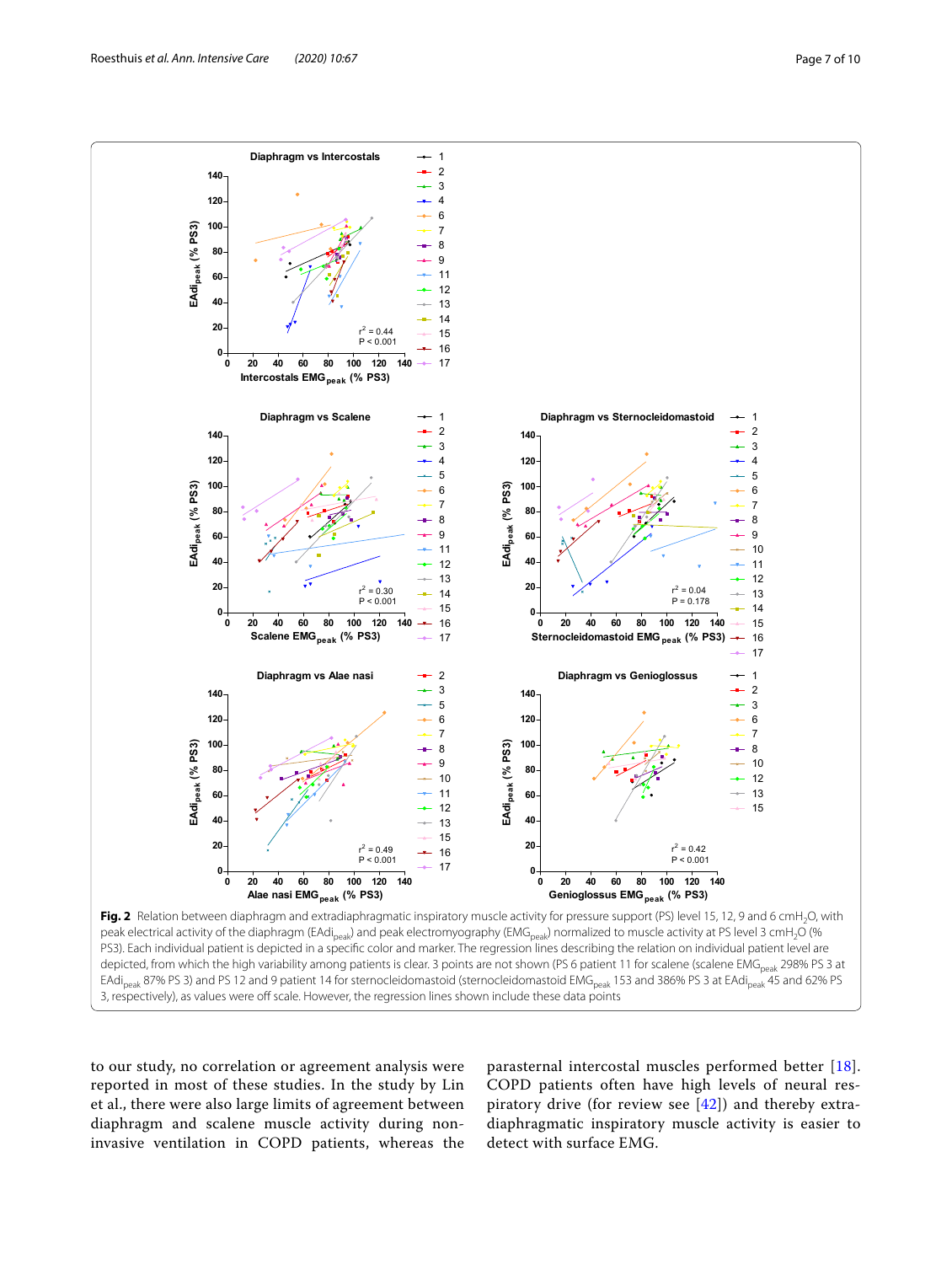<span id="page-7-0"></span>

Taken together, reducing inspiratory assist does not have a uniform effect on the diaphragm and extradiaphragmatic inspiratory muscles. Diferences in responses among muscles may be partly explained by the fact that extradiaphragmatic inspiratory muscles are involved in other functions, such as patency of the upper airways, rotation of the head, flexion of the neck and stabilization of the trunk [\[20–](#page-9-10)[25\]](#page-9-14). For the parasternal intercostal muscles the same motoneurons are depolarized during postural and inspiratory tasks; their output during inspiration is depending on the direction of the rotation of the trunk [\[23](#page-9-12)]. Furthermore, it has been shown that neural respiratory drive is not uniform in healthy subjects, and respiratory muscles recruit according to their mechanical advantage. In other words, respiratory muscles (or portions of muscles) with the greatest mechanical advantage for a specifc task will be recruited earlier and to a larger extent [[43,](#page-9-31) [44](#page-9-32)]. It seems plausible that the same is true in disease, which could result in diferences in recruitment of extradiaphragmatic inspiratory muscles and the diaphragm with changes in ventilator support. Parthasarathy et al. [[34\]](#page-9-22) suggested such a hierarchy of respiratory muscle recruitment in patients failing a T-piece trial. In addition to the diaphragm and intercostal muscles, they demonstrated an immediate increase in sternocleidomastoid muscle activity with little change thereafter. The expiratory muscles are recruited relatively late during the T-piece trial: the largest increase in activity occurred only after 17–20 min. Finally, drive to the diaphragm may underestimate the true respiratory drive due to the contribution of the extradiaphragmatic inspiratory muscles, especially in critically ill patients there may be a discrepancy. Respiratory drive can be higher in critically ill patients not only due to the load on the respiratory muscles, but also due to metabolic acidosis and hypoxemia, brain, lung or chest wall pathologies (for review see [\[40](#page-9-28)]).

#### **Timing of extradiaphragmatic inspiratory muscle activity**

In healthy subjects there is a clear hierarchy with respect to respiratory muscle recruitment [[45,](#page-9-33) [46\]](#page-9-34). For example, upper airway muscles recruit  $\pm$  100 ms before the diaphragm recruits in healthy subjects [[21\]](#page-9-35). We studied more diferent muscles and applied diferent PS levels as compared to previous studies  $[26, 27]$  $[26, 27]$  $[26, 27]$ . The alae nasi recruited earlier as compared to other extradiaphragmatic inspiratory muscles (132–172 ms) and the diaphragm (122 ms). We found no diferences in timing of the extradiaphragmatic inspiratory muscles between ventilator settings. These results were expected based on previous studies [\[26](#page-9-15), [27\]](#page-9-16). Schmidt et al. [[27\]](#page-9-16) observed that recruitment onset times were similar among the scalene, sternocleidomastoid and genioglossus in mechanically ventilated patients.

# **Practical limitations of surface EMG**

In addition to the poor correlations and low agreement between changes in activity between the diaphragm and extradiaphragmatic inspiratory muscles in response to unloading, there are practical issues that limit the applicability of surface EMG to monitor drive to the diaphragm. First, we found that in several patients no muscle activity could be detected from the genioglossus, alae nasi, parasternal intercostals and scalene during the whole study protocol. This could be the result from real inactivity of the muscles or low signal-to-noise ratio. Second, surface EMG is vulnerable to noise (e.g. electromagnetic noise) and artifacts (e.g. due to movement), these cannot be avoided, but the efects can be minimized in the preprocessing and analyzing process  $[47]$ . Third, the technique is technically challenging in obese patients, restless patients, or patients with diaphoresis. Note that data used in the current study were highly selected. Large periods of data were not useful to study breathing activity because patients were moving their head or body resulting in non-breathing-related muscle activity.

# **Study limitations**

The current study has some limitations. First, we did not measure force, only EMG as a measure for respiratory drive. Respiratory drive can be evaluated at the bedside by several methods (for recent review see  $[40]$  $[40]$  $[40]$ ). The only method to measure the contribution of extradiaphragmatic inspiratory muscles to respiration is by surface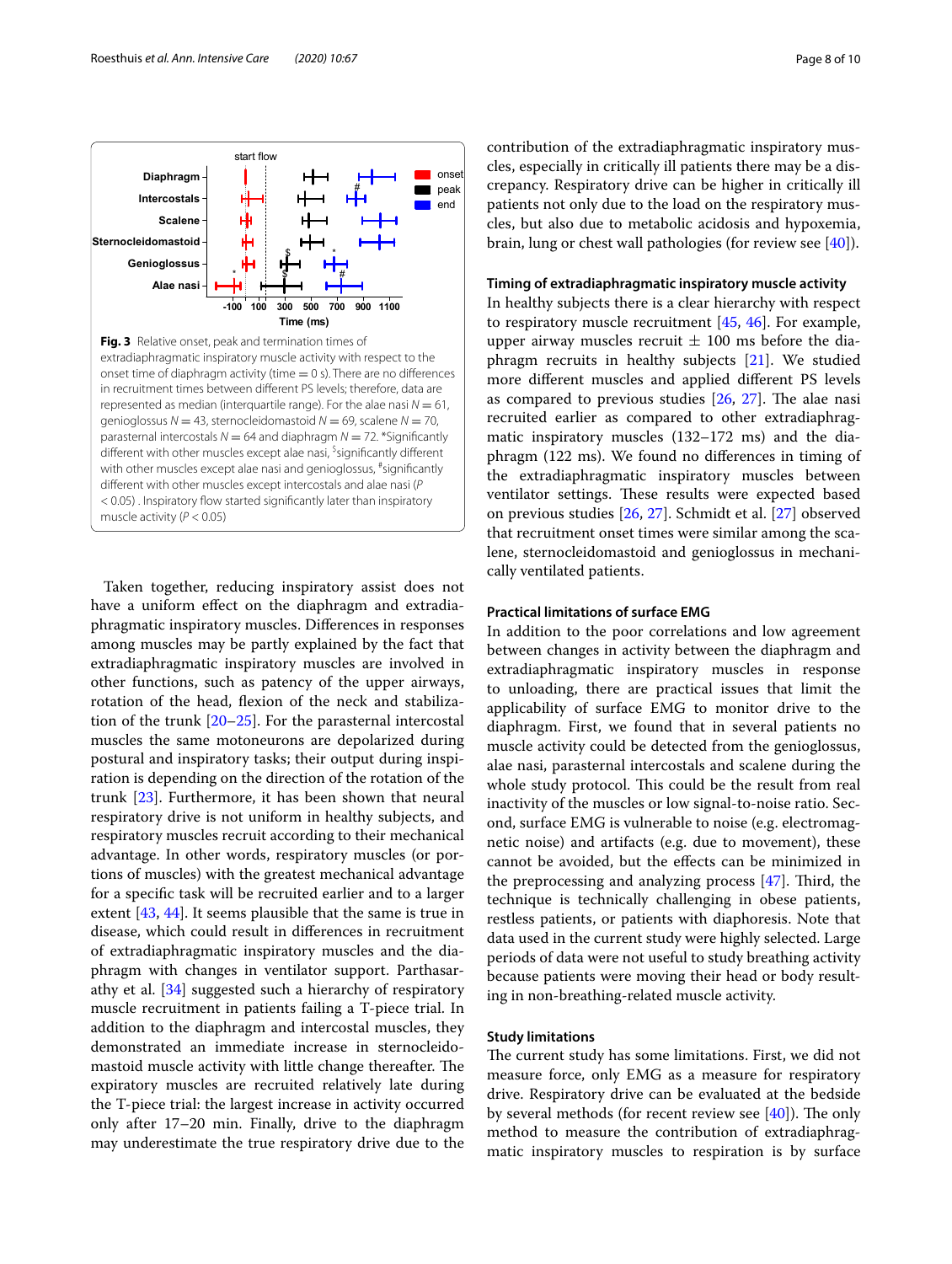EMG. Therefore, we wanted to evaluate the recruitment pattern of extradiaphragmatic inspiratory muscles with respect to the diaphragm. Second, we did not measure surface EAdi. Bellani et al. [\[17](#page-9-7)] demonstrated that surface EAdi correlated well with EAdi, although there was a high variability in the slopes between patients. They showed that respiratory effort could be calculated from surface EAdi, but when comparing surface EAdi with esophageal pressure to compute muscular pressure, this resulted in low bias but large limits of agreement. Calculation of effort from both the diaphragm and extradiaphragmatic inspiratory muscles did not result in an improved estimation of respiratory effort as compared to EAdi or surface EAdi. Third, the study was not blinded. The signals were analyzed offline, only periods to be analyzed were selected manually, while the rest of the analysis was performed automatically using a custom-written script. Therefore, the unblinded nature is unlikely to affect the results. Fourth, accuracy of calculating recruitment times depends on the manner in which the threshold for muscle activity is determined, and also on the noise level. Therefore, not only relative onset times were computed, but also peak and termination times. For all three parameters the same trends were found and recruitment times were in the same range.

# **Conclusions**

In the current study, we investigated potential surrogate markers of diaphragm activity. We demonstrate that extradiaphragmatic inspiratory muscle activity increases in response to lower inspiratory support levels. However, we found moderate correlations and low agreement between changes in diaphragm activity and extradiaphragmatic inspiratory muscle activity. Therefore, it is concluded that monitoring of respiratory drive is not feasible using extradiaphragmatic inspiratory muscle activity. We demonstrate that the magnitude and timing of muscle activity difer among inspiratory muscles, making it very cumbersome to monitor patient–ventilator interactions.

## **Supplementary information**

**Supplementary information** accompanies this paper at [https://doi.](https://doi.org/10.1186/s13613-020-00684-6) [org/10.1186/s13613-020-00684-6](https://doi.org/10.1186/s13613-020-00684-6).

<span id="page-8-3"></span>Additional file 1. Additional figures.

#### **Abbreviations**

AAA: Abdominal aortic aneurysm; ARDS: Acute respiratory distress syndrome; COPD: Chronic obstructive pulmonary disease; EAdi: Electrical activity of the diaphragm; EMG: Electromyography; MV: Mechanical ventilation; NAVA: Neurally adjusted ventilatory assist; PEEP: Positive end-expiratory pressure; PJP: Pneumocystic jirovecii pneumonia; PS: Pressure support; RMS: Root mean square.

#### **Acknowledgements**

Not applicable.

#### **Authors' contributions**

Study conceptions and design: LHR, JD, LMAH; data acquisition: LHR, JD; data analysis: LHR, JD, LMAH; data interpretation: all authors; manuscript drafting and revising: all authors. All authors read and approved the fnal manuscript.

#### **Funding**

There was no fnancial funding for this study.

#### **Availability of data and materials**

The datasets used and analyzed during the current study are available from the corresponding author on reasonable request.

#### **Ethics approval and consent to participate**

The study protocol was approved by the local ethical committee (CMO Regio Arnhem-Nijmegen) and informed consent was waived as potential risks associated with this study were negligible.

#### **Consent for publication**

Not applicable.

#### **Competing interests**

The authors declare that they have no competing interests.

#### **Author details**

<sup>1</sup> Department of Intensive Care Medicine, Radboud University Medical Center, Nijmegen, The Netherlands. <sup>2</sup> Department of Pulmonary Diseases, Radboud University Medical Center, Nijmegen, The Netherlands.<sup>3</sup> Department of Anesthesiology, UMC Utrecht, Utrecht, The Netherlands. 4 Donders Institute for Brain, Cognition and Behaviour, Department of Neurology, Radboud University Medical Center, Nijmegen, The Netherlands.<sup>5</sup> Department of Intensive Care Medicine, Amsterdam UMC, Location VUmc, Postbox 7057, 1007 MB Amsterdam, The Netherlands.

# Received: 18 December 2019 Accepted: 16 May 2020

#### **References**

- <span id="page-8-0"></span>1. Dres M, Goligher EC, Heunks LMA, Brochard LJ. Critical illness-associated diaphragm weakness. Intensive Care Med. 2017;43(10):1441–52.
- 2. Hooijman PE, Beishuizen A, Witt CC, de Waard MC, Girbes AR, Spoelstrade Man AM, et al. Diaphragm muscle fber weakness and ubiquitinproteasome activation in critically ill patients. Am J Respir Crit Care Med. 2015;191(10):1126–38.
- <span id="page-8-1"></span>3. Jaber S, Petrof BJ, Jung B, Chanques G, Berthet JP, Rabuel C, et al. Rapidly progressive diaphragmatic weakness and injury during mechanical ventilation in humans. Am J Respir Crit Care Med. 2011;183(3):364–71.
- <span id="page-8-2"></span>4. Hudson MBSAJ, Nelson WB, Bruells CS, Levine S, Powers SK. Both high level pressure support ventilation and controlled mechanical ventilation induce diaphragm dysfunction and atrophy. Crit Care Med. 2012;40:1254–60.
- 5. Ebihara SHSNA, Danialou G, Cho W, Gottfried SB, Petrof BJ. Mechanical ventilation protects against diaphragm injury in sepsis. Am J Respir Crit Care Med. 2002;165:221–8.
- 6. Goligher ECFE, Herridge MS, Murray A, Vorona S, Brace D, Rittayamai N, Lanys A, Tomlinson G, Singh JM, Bolz S, Rubenfeld GD, Kavanagh BP, Brochard LJ, Ferguson ND. Evolution of diaphragm thickness during mechanical ventilation: impact of inspiratory effort. Am J Respir Crit Care Med. 2015;192:1080–8.
- 7. Levine S, Nguyen T, Taylor N, Friscia ME, Budak MT, Rothenberg P, Zhu BAJ, Sachdeva R, Sonnad S, Kaiser LR, Rubinstein NA, Powers SK, Shrager JB. Rapid disuse atrophy of diaphragm fbers in mechanically ventilated humans. N Engl J Med. 2008;358(13):1327–35.
- 8. Reid WDHJ, Bryson S, Walker DC, Belcastro AN. Diaphragm injury and myofbrillar structure induced by resistive loading. J Appl Physiol. 1994;76:176–84.